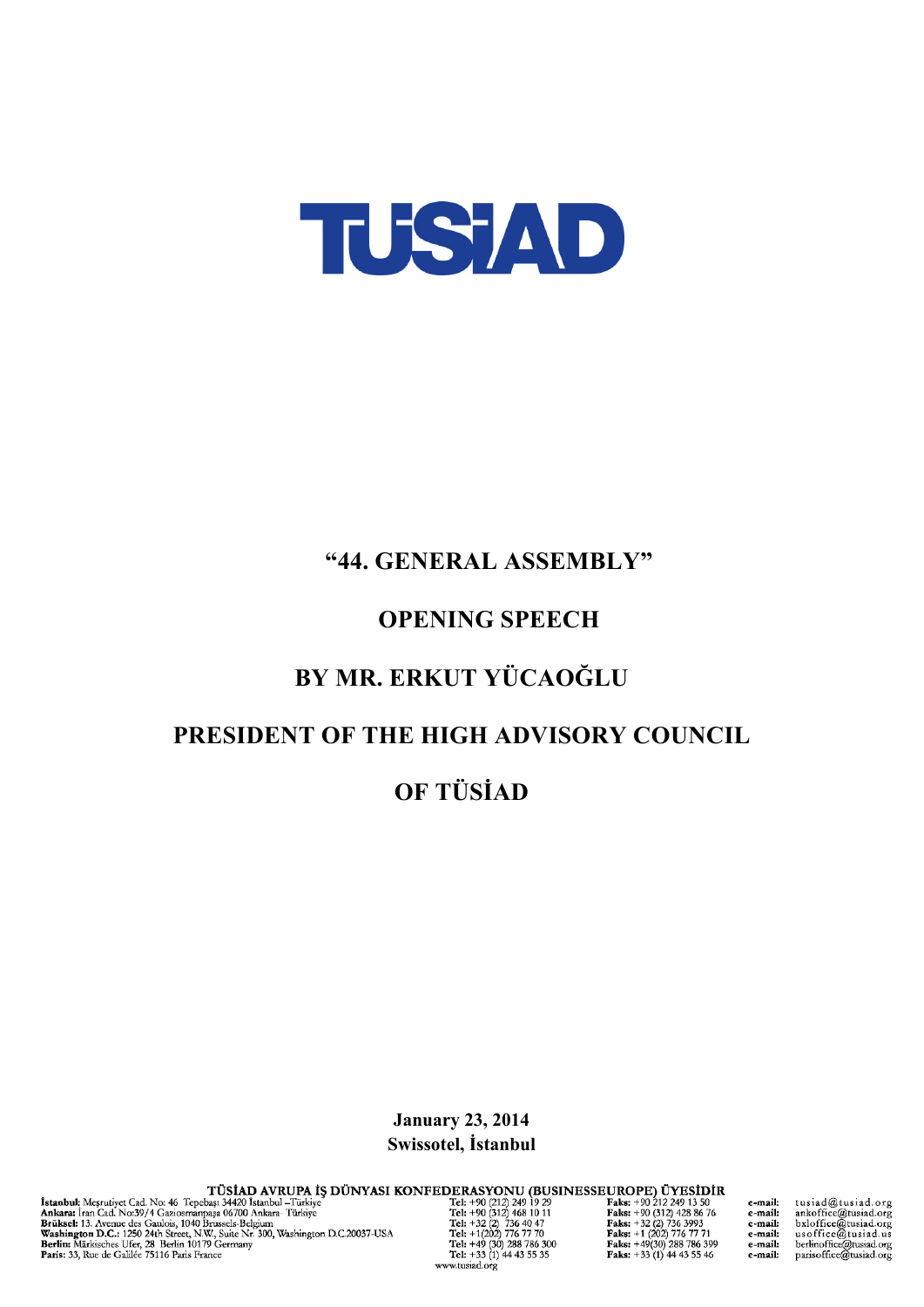Esteemed Chairman of the Council, Valuable Members of TÜSİAD, Esteemed Guests, Dear Members of Press,

Welcome to the 44. General Assembly of TÜSİAD. I would like to extend my kindest regards to all of you on behalf of the Presidency Council of the Higher Advisory Board. At the onset of my speech I would also like to thank our Board who continue to serve at these difficult times and all the staff at TÜSİAD for their support. Our gut feeling told us that 2013 would be a challenging year as there were various signs and signals but we by no means expected it to be a period of such extraordinary events.

#### Esteemed Members,

I would like to start with a brief assessment. The recovery after the 2001 financial crisis was one that saw Turkey to rise among the emerging market countries. This was thanks to a set of economic policies that were practiced with a certain level of determination and adopted also to a large extent by succession governments and applied successfully. The economic policies also supported by the private sector allowed the reconstruction of the "brand Turkey" so as to say.

During the reconstruction phase, the private sector played a very active and distinctive role with manufacturing operations, domestic and international investments, participation in privatization projects and its export activities. With help also of the global conjuncture, Turkey became a real magnet for foreign investment.

Unfortunately however, the uptrend that we managed to collectively create with a lot of effort and investment went through some significant turbulence during 2013. The base of what we had built shook deep down. Last year, brand Turkey was damaged badly damaged on four different points as a result of some obvious mistakes.

The first damage was in foreign policy. Turkey, which had adopted an assertive foreign policy in the name of regional leadership, failed to keep tandem with "real politics" developments. We had "zero problems with neighbors" motto at the onset and ended up having problems with all of our neighbors. We experienced conflicts with countries in the region, which at times went beyond and above the diplomatic conventions. Due to the adopted policies of choice, Turkey was confronted with a considerable level of criticism in the international media.

The second damage was in democracy. The disproportionate reaction shown to the Gezi Park protests, which were a freedom of expression reflex and started as a peaceful protest changed the perception of democracy Turkey built up step by step through the years. Western World had to endure seeing a longstanding ally, Turkey, blame it with a rap over the knuckles. The rising Turkey did not only fail in the democracy test but also showed disregard for the make up exams as a result of the insufficient democracy package and a halt of the work on drafting a New Constitution.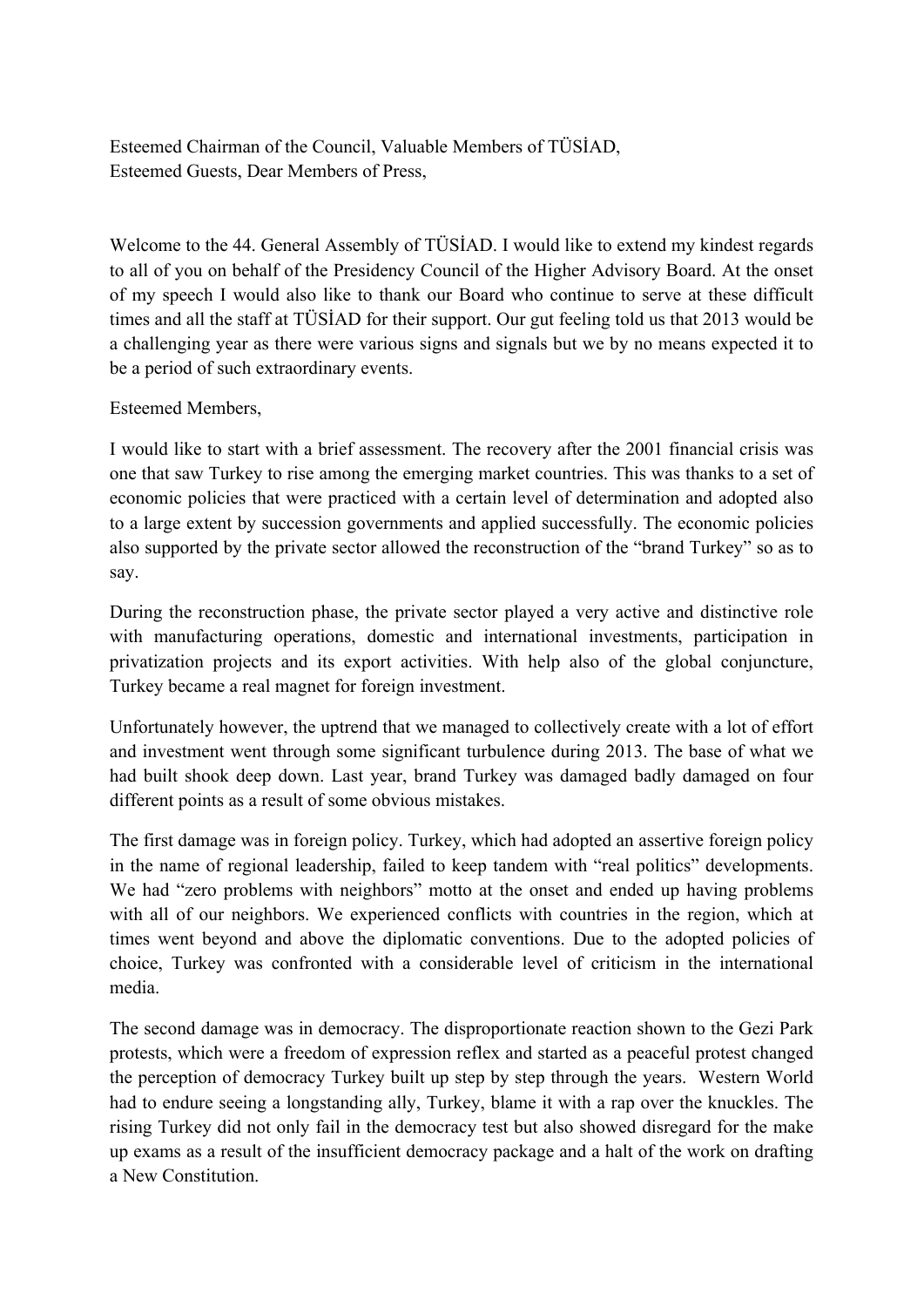The third damage emerged with the failings in the rule of law. For some time already the long detention times and flows in ensuring fair and just trial processes had been playing on our consciousness. Most recently, an anti corruption and bribery investigation resulted in a complete overhaul of the relevant judiciary and security forces investigating. There were clashing allegations on both sides: "graft state" versus "corruption cases being swept under the carpet" that caused a confidence crisis in judiciary and legal mechanisms. This tension and conflict between the judiciary and executive forces hampered the proper functioning of the separation of forces principle. This also negatively impacted the outlook of Turkey in the eyes of the foreign investors.

The fourth damage is regarding the economy and to some extent is an outcome of the abovementioned developments. The currency hike post December 17 was tremendously steep and meant a significant 20% increase in the mark to market value of the liabilities of companies with foreign currency exposures. The increase was at 20% when I started writing my speech and already hit 30% after day-to-day surges. This rise has reached a level that may trigger negative deviation from all 2014 targets and expectations in areas such as manufacturing, investment, growth and unemployment. Inflation and interest rates are now in an upward trend.

Needless to say that an environment where separation of forces is not ensured and rule of law not warranted is not conducive to democracy. It is also obvious in my opinion that in absence of democracy and rule of law, market economy will lose its institutional and the loss of confidence in the marketplace will have direct repercussions on the economy. When the increasing risks of the domestic and international politics are also factored in, the resulting picture is not very promising.

#### Esteemed Members,

The global conjuncture unfortunately is also unfavorable for us at the moment. With US starting tapering of its bond buying program, we are confronted with important repercussion such as global fund flows shying away from emerging markets, resultant adverse effects on countries with high current account deficit, devaluation of local currencies and rapid hikes in interest rates. Are you currently revising your investment plans? Are you adjusting the assumptions previously made for financing conditions? Do the gain on TL assets and revenues generated by companies offset the FX losses incurred? These are exactly the type of questions whose answers shape up the wait and see policy of foreign capital. Local and international experts all agree that a there will be a weaker flow of funds into Turkey in 2014.

The strongest pillar of the Turkish economy is the public finance. However with the possible increase in public spending due to nearing elections on one hand and the negative impact expected on tax revenues due to FX losses impaired lower revenues of private sector as well as the increasing burden of interest expenses on the state, we watch the situation with concern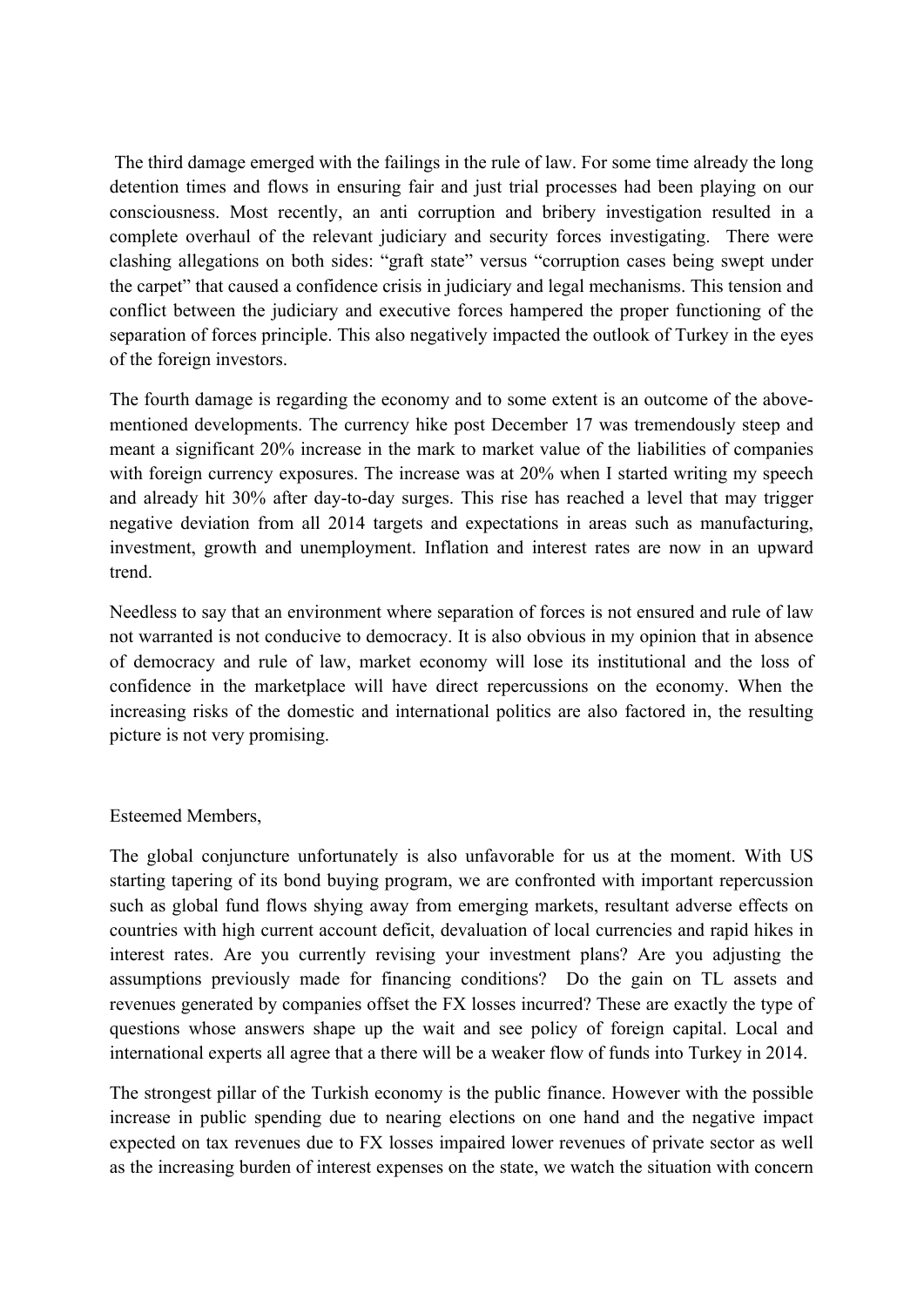of a risk of possible deterioration in public balance. These risks though not emergent at the moment will be visibly prevailing in 2014.

I would also like to refer to a particular issue in addition to the overall assessment I have made so far. The most recent negative development is the draft legislation submitted to the general assembly of the parliament for restrictive measures to be imposed on "internet". Considering that globally overall, internet is the major educational and research source for particularly the young people, it is simply unacceptable to even imagine that the proposed legislation will place us among the top 5-10 most restrictive countries in the world through these measures that will serve to restrict freedom of expression and freedom of thought. It is our wish that the parliament will act in accordance with the basic right and freedoms in handling the proposed legislation.

### Esteemed Members,

For years, TÜSİAD has advocated sustainable growth and adoption of market economy rules. It also voiced the need to view democracy and rule of law as the main pillar that will enable these rules. The stability of TÜSİAD's views persevered through time; as our opinions and research are based on universal references of democracy and law. To remind but a few: Our publications started in 1990 with Our Laws and Rights, continued with Democratization Perspective Reports (total of 5) in 1997 and Quality in Adjudication (1998), followed by 5 reports on Democratization and Copenhagen Criteria (1998-2002). Between 2002-2012 there were an additional 6 reports that took the total to 18 and shared with the general public. In other words, TÜSİAD relies on the basis provided by EU's democratic references. I would like to make a note of that for future use. I would also like to commemorate late Bülent Tanör. Our program today will have parts inspired by him.

#### Esteemed Chairman, Dear Members,

We are still hopeful that this pessimistic scenario will evolve into a bright future in the medium to long term. We would like to reflect that the recent efforts involving Mr President to resolve the legal confusions are a heartening development. Without doubt, we can swiftly reverse the damages suffered by the brand of the country, resolve political conflicts and regain the lost credibility if we opt to act collectively and based on universal democratic principles.

If we manage to do this, we can reactivate the economic power that is retained within us. We can display our investment appeal and assure the markets with confidence. Turkey is still at the higher ranks among the emerging economies as a country with high growth potential, young population, and domestic households willing to restore trust.